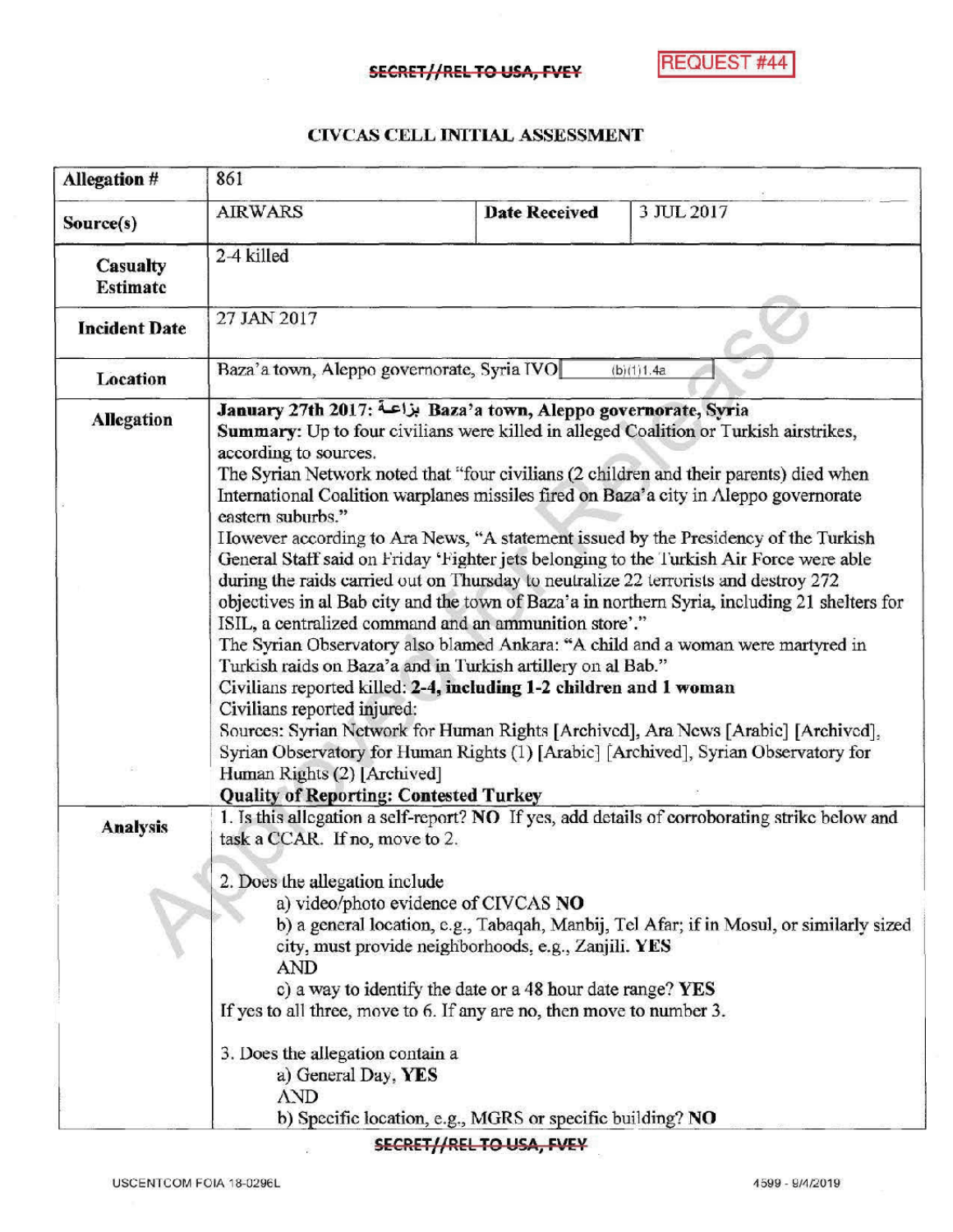|                                               | If yes to the two, then move to 6. If any are no, move to number 4.                                                                                                                                                                                                                                                                                                                                                                                                                                                                                                                                                                                                                                                                                                                                                                                  |  |
|-----------------------------------------------|------------------------------------------------------------------------------------------------------------------------------------------------------------------------------------------------------------------------------------------------------------------------------------------------------------------------------------------------------------------------------------------------------------------------------------------------------------------------------------------------------------------------------------------------------------------------------------------------------------------------------------------------------------------------------------------------------------------------------------------------------------------------------------------------------------------------------------------------------|--|
|                                               | 4.a. Is the allegation from a single source (even if there are multiple sources, look at whether<br>the sources lack independence, i.e., all derived from one source)? NO If yes, move to 4.b. If<br>no, move to 5.<br>4.b. Is the single source a high quality source OR does it provide specific facts that may<br>warrant a CCAR. If yes, move to 6. If no, then move to 4.c.<br>4.e. Has media interviewed witnesses and/or victims? If yes, then contact journalist and re-<br>assess. If no, then close the allegation.<br>5.a. Are any of the sources high quality? YES If yes, move to 6. If no, move to 5.b.<br>5.b. Are there at least two corroborating sources (total of 3) that independently reported the<br>allegation, OR does it provide specific facts that may warrant a CCAR? If yes, move to 6.<br>If no, close the allegation. |  |
|                                               | 6. Does the allegation contain sufficient information on the time, location and details to<br>make an assessment of credibility? YES. I.e., does it provide enough information to<br>determine the date within 48 hour; does it provide enough information to determine a<br>neighborhood, landmark, or other way to where the alleged incident occurred within a .5km<br>radius? If yes, move to 7. If no, close the allegation.<br>7. Are there any potentially corroborating strikes? If yes, answer the below questions and<br>task CCAR. If no, close allegation. No strikes IVO Baza'a between 25-27 JAN 2017.<br>See "AW Allegation #87 JAN'17.ppt".                                                                                                                                                                                          |  |
| <b>Non-US Coalition</b><br><b>Involvement</b> |                                                                                                                                                                                                                                                                                                                                                                                                                                                                                                                                                                                                                                                                                                                                                                                                                                                      |  |
| <b>Decision</b>                               | Close at the IA due to insufficient evidence to corroborate the allegation.<br>• No strikes in the location and timeframe alleged.                                                                                                                                                                                                                                                                                                                                                                                                                                                                                                                                                                                                                                                                                                                   |  |
| <b>Report</b><br><b>Approved By:</b>          | $(b)(3)$ 10 USC 130b; $(b)(5)$                                                                                                                                                                                                                                                                                                                                                                                                                                                                                                                                                                                                                                                                                                                                                                                                                       |  |

## SECRET//REL TO USA, FVEY

 $\asymp$